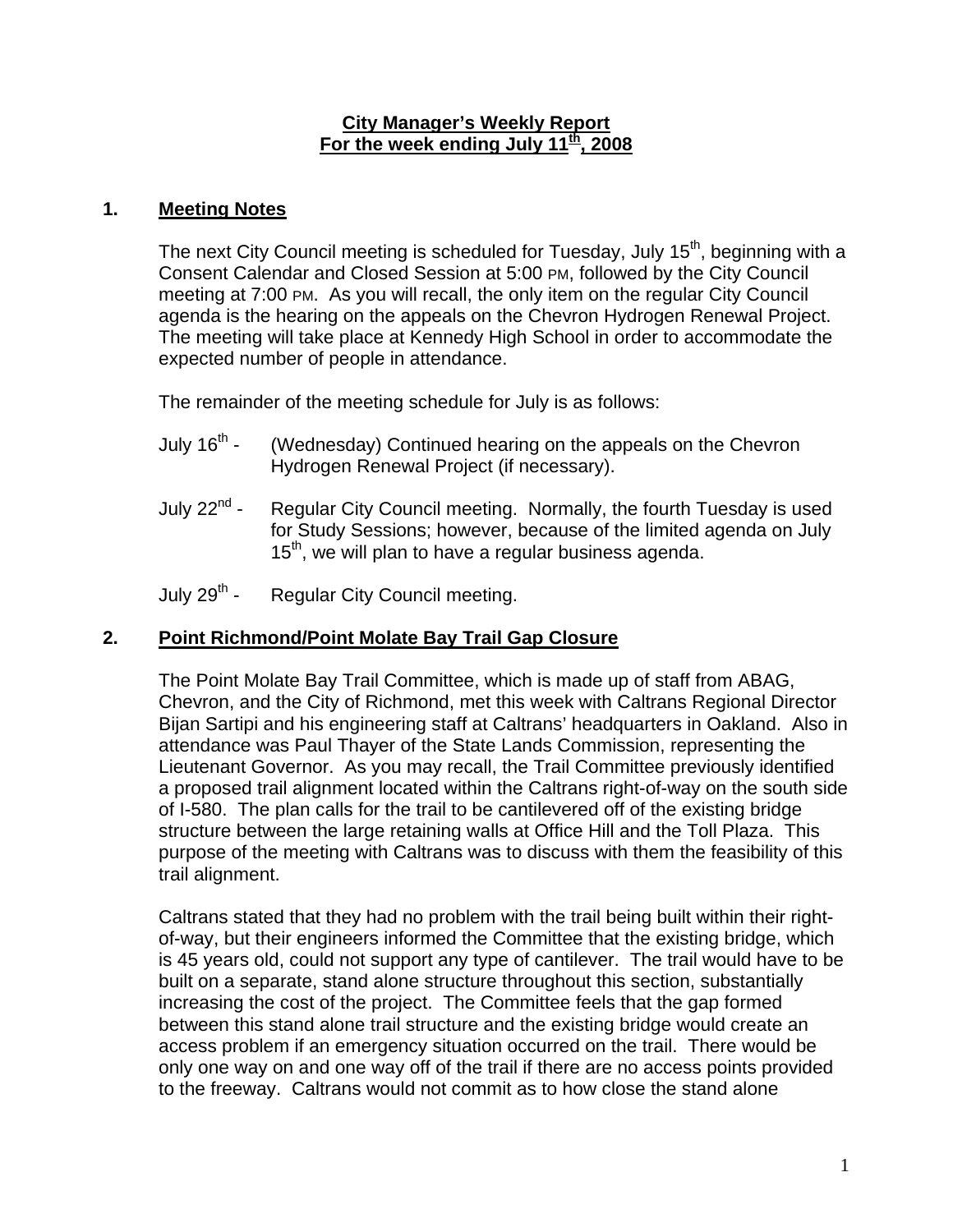structure could be built next to the bridge structure. They said that this concern would have to be brought up and discussed in a project study report.

The City will take the lead in preparing the RFP to select a structural/civil/ geotechnical consultant to prepare a project study report and then design the trail at the preferred location. The next Committee meeting is scheduled for mid-August to go over the draft RFP.

# **3. LEAP News**

- LEAP and the Lao Family Institute are planning to enter into a Memorandum of Understanding for services that will serve the growing Laotian student population in the evening English as a Second Language (ESL) program. Hopefully, LEAP will be getting some volunteer placements from the Institute to help with this program.
- With some fantastic outreach conducted by Virgil Weekes, LEAP initiated a new computer class for Seniors at the Booker T. Anderson Community Center. With two classes, filled to capacity, LEAP will be offering an additional two classes at BTA. Marc Smith provides the instruction on basic introduction to computers, creating Word documents, and eventually, emailing and communicating via the Internet.
- Finally, two LEAP students, one a GED graduate, and one student close to completion at LEAP, were recently hired by the City of Richmond. One of these students is working with youth at the Booker T. Anderson Community Center, and another is a Page at the Library.

## **4. Chevron UUT Maximum Payment**

Chevron Products Company notified the City prior to June 30, 2008, that it is electing to pay the Utility User Tax Maximum Tax Payable for fiscal year July 1, 2008 through June 30, 2009, under Section 13.52.100 Maximum Tax Payable, of the Richmond Municipal Code ("RMC"). Under this section of the RMC, a utility user has the option to pay a "flat" amount, which is based on taxes imposed, or a rate based on utility usage. Chevron's election to pay under this calculation lessens the possibility that the City would have to adjust its forecasts for this revenue source later in the fiscal year. Chevron's maximum Utility User Tax liability is approximately \$18 million for this fiscal year.

### **5. Office of Neighborhood Safety (ONS) – Weekly Highlights**

• The Office of Neighborhood Safety (ONS) is exploring an opportunity to benefit from the Chicago Project for Violence Prevention (CPVP) and its CeaseFire Initiative. The Robert Wood Johnson Foundation is partnering with CPCV and has provided the organization funding to provide free training and technical assistance to identified "cities of opportunity and promise". Cities are identified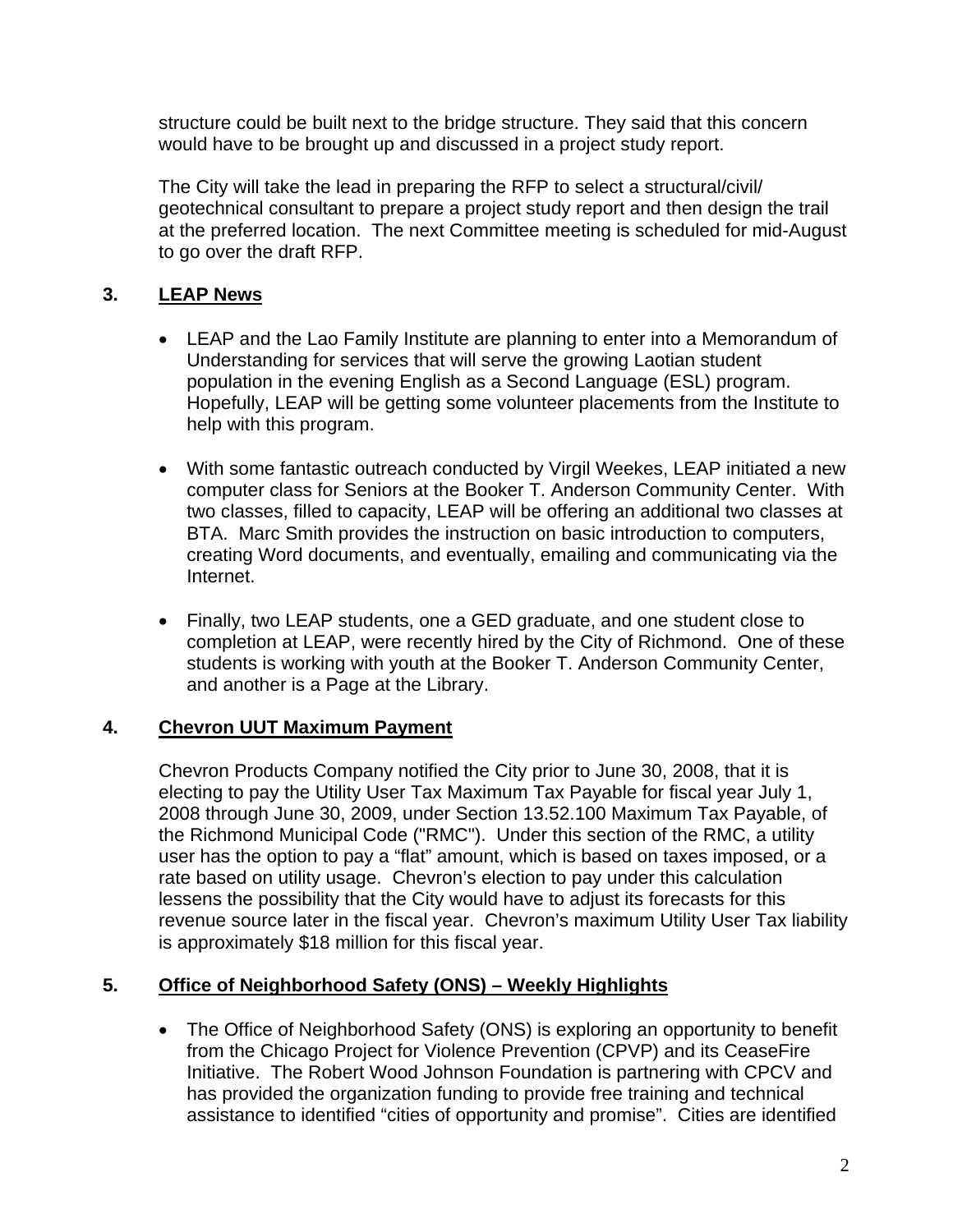for consideration based on high rates of gun related violence and homicide and where street outreach is an adopted strategy to help reduce this type of violence. The City of Richmond has been identified and ONS is considering how to best capitalize on this opportunity.

CeaseFire is the first initiative of the Chicago Project for Violence Prevention formed in 1995. Much like the City of Richmond Street Outreach Strategy (ONS NCA's and Peace Keepers), the program works with community-based organizations to develop and implement strategies to reduce and prevent violence, particularly shootings and killings.

The CeaseFire strategy relies on outreach workers, violence interrupters, faith leaders, and other community leaders to intervene in conflicts, or potential conflicts, and promote alternatives to violence. Additionally, it involves cooperation with police and it depends heavily on a strong public education campaign to instill in people the message that shootings and violence are not acceptable — and not approved of, even by peers. Finally, it calls for the strengthening of communities so they have the capacity to exercise informal social control and to mobilize forces, from businesses to clergy, residents and others, all working in concert to reverse the epidemic of violence.

Because the Office of Neighborhood Safety activities are organized into components that address both the community and those individuals who are most at risk of involvement in a shooting or killing: community mobilization, outreach, faith leader involvement, public education and police participation, the Richmond ONS program aligns well with the work of the CPVP and the selection criteria attached to this opportunity.

• The Office of Neighborhood Safety worked with the Richmond Parole Office and the Friends Outside organization to identify a new Parole and Community Team (PACT) Community Resources Coordinator. Friends Outside was recently awarded the new contract from the California Department of Corrections and Rehabilitation (CDCR) to coordinate services on behalf of those returning from confinement to the City of Richmond. Friends Outside is a community based organization working in Contra Costa County to improve the quality of life of families and children impacted by incarceration, and assist with successful community reentry and family reunification for those transitioning from confinement to freedom.

The Community Resources Coordinator is assigned to a District Parole Office, and acts as the coordinator of local resources for parolees to assist them with re-entry into the community. The Community Resources Coordinator also acts as liaison between the parolee and the available resources, and facilitates access. The Community Resources Coordinator reports directly to the Parole District PACT Coordinator, who is physically present in the district parole office.